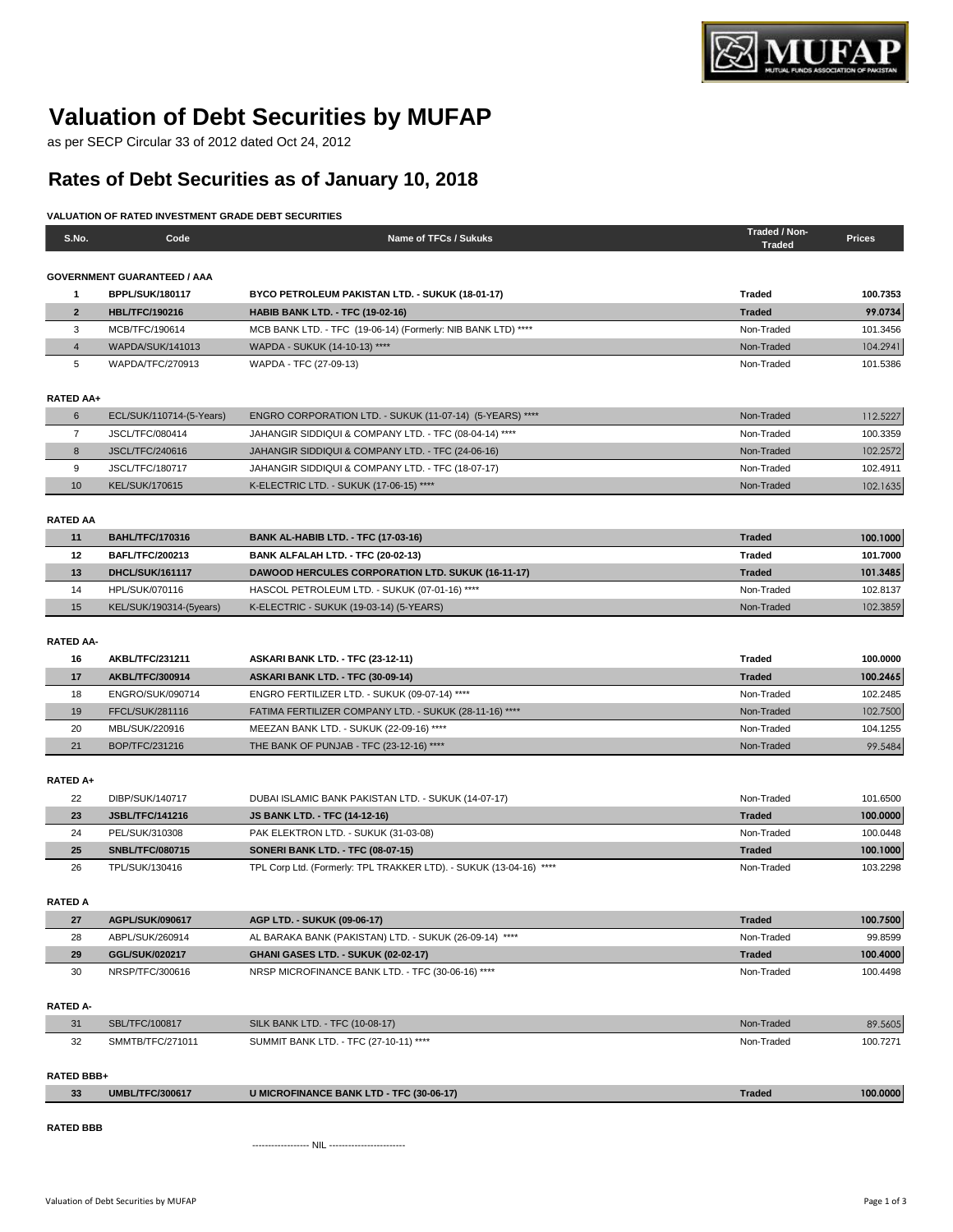

#### **RATED BBB-**

NIL -----------------------

**VALUATION OF RATED NON-INVESTMENT GRADE DEBT SECURITIES**

| S.No. | Code , | <b>TFCs and Sukuks</b> | Traded / Non-<br>Traded |  |
|-------|--------|------------------------|-------------------------|--|
|       |        |                        |                         |  |

### **VALUATION OF NON-RATED INVESTMENT GRADE DEBT SECURITIES**

| S.No. | Code | <b>TFCs and Sukuks</b> | Traded / Non-<br><b>Traded</b> |
|-------|------|------------------------|--------------------------------|
|       |      |                        |                                |

|                | <b>VALUATION OF NON-RATED DEBT SECURITIES</b> |                                                            |                             |                                |            |  |
|----------------|-----------------------------------------------|------------------------------------------------------------|-----------------------------|--------------------------------|------------|--|
| S.No.          | Code                                          | <b>TFCs and Sukuks</b>                                     |                             | Traded / Non-<br><b>Traded</b> |            |  |
|                |                                               |                                                            |                             |                                |            |  |
|                | VALUATION OF NON-PERFORMING DEBT SECURITIES   |                                                            |                             |                                |            |  |
| S.No.          | Code                                          | <b>TFCs and Sukuks</b>                                     | <b>Non-Performing Since</b> | Traded / Non-<br><b>Traded</b> |            |  |
| $\mathbf{1}$   | PAFL/TFC/291107                               | AGRITECH LTD. - TFC (29-11-07)                             | Jun 14, 2010                | Non-Traded                     | A/C to NPA |  |
| $\overline{2}$ | PAFL/TFC/140108                               | <b>AGRITECH LTD. - TFC (14-01-08)</b>                      | Aug 02, 2010                | Non-Traded                     | A/C to NPA |  |
| 3              | PAFL/SUK/060808                               | AGRITECH LTD. - SUKUK (06-08-08)                           | Aug 23, 2010                | Non-Traded                     | A/C to NPA |  |
| $\overline{4}$ | PAFL/TFC/011208                               | AGRITECH LTD. - TFC (01-12-08)                             | Jun 16, 2010                | Non-Traded                     | A/C to NPA |  |
| 5              |                                               | AGRITECH LTD (11%) - TFC (01-07-11)                        | Jan 17, 2012                | Non-Traded                     | A/C to NPA |  |
| 6              |                                               | AGRITECH LTD (0%) - TFC (01-07-11)                         | Jan 17, 2012                | Non-Traded                     | A/C to NPA |  |
| $\overline{7}$ | AZLC/TFC/050907                               | ALZAMIN LEASING CORPORATION LTD. - TFC (05-09-07)          | May 17, 2012                | Non-Traded                     | A/C to NPA |  |
| $\bf 8$        | AZLM/TFC/120508                               | AL-ZAMIN LEASING MODARABA LTD. - TFC (12-05-08)            | Aug 26, 2010                | Non-Traded                     | A/C to NPA |  |
| 9              | AML/SUK/120108                                | AMTEX LTD. - SUKUK (21-01-08)                              | Jan 06, 2011                | Non-Traded                     | A/C to NPA |  |
| 10             | ATML/SUK/150408                               | ARZOO TEXTILE MILLS LTD. - SUKUK (15-04-08)                | Jan 02, 2010                | Non-Traded                     | A/C to NPA |  |
| 11             | ANL/TFC/200905                                | AZGARD NINE LTD. - TFC (20-09-05)                          | May 19, 2010                | Non-Traded                     | A/C to NPA |  |
| 12             | ANL/TFC/041207                                | AZGARD NINE LTD. - TFC (04-12-07) PP                       | Jun 21, 2010                | Non-Traded                     | A/C to NPA |  |
| 13             | ANL/TFC/280612                                | AZGARD NINE LTD. - TFC (28-06-12) (Zero Coupon)            | Dec 07, 2012                | Non-Traded                     | A/C to NPA |  |
| 14             | <b>BRRGM/TFC/070708</b>                       | BRR GUARDIAN MODARABA (07-07-08)                           | Jan 26, 2015                | Non-Traded                     | A/C to NPA |  |
| 15             | BNL/TFC/301108                                | BUNNY'S LTD. - TFC (30-11-08)                              | Jun 15, 2011                | Non-Traded                     | A/C to NPA |  |
| 16             | DCL/TFC/                                      | DEWAN CEMENT LTD.                                          | Jan 09, 2009                | Non-Traded                     | A/C to NPA |  |
| 17             | EHL/SUK/311207                                | EDEN HOUSING LTD. - SUKUK (31-12-07)                       | Jan 15, 2013                | Non-Traded                     | A/C to NPA |  |
| 18             | EHL/SUK/310308                                | EDEN HOUSING LTD. - SUKUK (31-03-08)                       | May 06, 2011                | Non-Traded                     | A/C to NPA |  |
| 19             | FDIBL/TFC/110907                              | FIRST DAWOOD INVESTMENT BANK LTD. - TFC (11-09-07)         | Sep 27, 2010                | Non-Traded                     | A/C to NPA |  |
| 20             | <b>NAEL/TFC/150507</b>                        | NEW ALLIED ELECTRONIC (15-05-07)                           | Jan 09, 2009                | Non-Traded                     | A/C to NPA |  |
| 21             | NAEL/SUK/270707                               | NEW ALLIED ELECTRONIC - SUKUK (27-07-07)                   | Jan 09, 2009                | Non-Traded                     | A/C to NPA |  |
| 22             | NAEIL/SUK/031207                              | NEW ALLIED ELECTRONIC - SUKUK (03-12-07)                   | Jan 09, 2009                | Non-Traded                     | A/C to NPA |  |
| 23             | PACE/TFC/150208                               | PACE (PAKISTAN) LTD. - TFC (15-02-08)                      | Sep 05, 2011                | Non-Traded                     | A/C to NPA |  |
| 24             | PHO/TFC/311208                                | PAK HY-OILS LTD. - TFC (31-12-08)                          | Jan 21, 2010                | Non-Traded                     | A/C to NPA |  |
| 25             | QTML/SUK/260908                               | QUETTA TEXTILE MILLS LTD. - SUKUK (26-09-08)               | Apr 11, 2012                | Non-Traded                     | A/C to NPA |  |
| 26             | SPLC/TFC/130308                               | SAUDI PAK LEASING COMPANY LTD. - TFC (13-03-08)            | Apr 30, 2014                | Non-Traded                     | A/C to NPA |  |
| 27             | SLCL/TFC/280306                               | SECURITY LEASING CORPORATION LTD. - PPTFC (28-03-06)       | Aug 15, 2014                | Non-Traded                     | A/C to NPA |  |
| 28             | <b>SLCL/SUK/010607</b>                        | SECURITY LEASING CORPORATION LTD. - SUKKUK (01-06-07) - I  | Aug 07, 2014                | Non-Traded                     | A/C to NPA |  |
| 29             | SLCL/SUK/190907                               | SECURITY LEASING CORPORATION LTD. - SUKKUK (19-09-07) - II | Apr 03, 2012                | Non-Traded                     | A/C to NPA |  |
| 30             | <b>SGML/TFC/220908</b>                        | SHAKARGANJ MILLS LTD. - TFC (22-09-08)                     | Nov 24, 2009                | Non-Traded                     | A/C to NPA |  |
| 31             | SPL/SUK/190808                                | SITARA PEROXIDE LTD. - SUKUK (19-08-08)                    | Jun 15, 2010                | Non-Traded                     | A/C to NPA |  |
| 32             | TELE/TFC/270505                               | TELECARD LTD. - TFC (27-05-05)                             | Jun 13, 2011                | Non-Traded                     | A/C to NPA |  |
| 33             | <b>TSHM/SUK/250808</b>                        | THREE STAR HOSIERY - SUKUK (25-06-08)                      | Jun 11, 2010                | Non-Traded                     | A/C to NPA |  |

\* Price has been calculated after apply maximum markup of 500 basis points to the calculated yield as provided under SECPs Circular No.33 of 2012.

\*\*\*\* Yield calculated as per the Board recommended format. Approved on 26th July, 2011 BOD.

**Applicability for Non-Traded Securities: January 1, 2018 to January 12, 2018** 

**Applicability for Traded Securities (Bold Highlighted): January 10, 2018 (Prices will change on daily Basis)**

**(Page updated January 10, 2018 at 3:00 p.m.)**

34 TRIBL/TFC/040708 TRUST INVESTMENT BANK LTD. - TFC (04-07-08) Oct 18, 2012 Non-Traded A/C to NPA 35 WTL/TFC/071008 WORLDCALL TELECOM LTD. - TFC (07-10-08) Nov 08, 2012 Non-Traded A/C to NPA